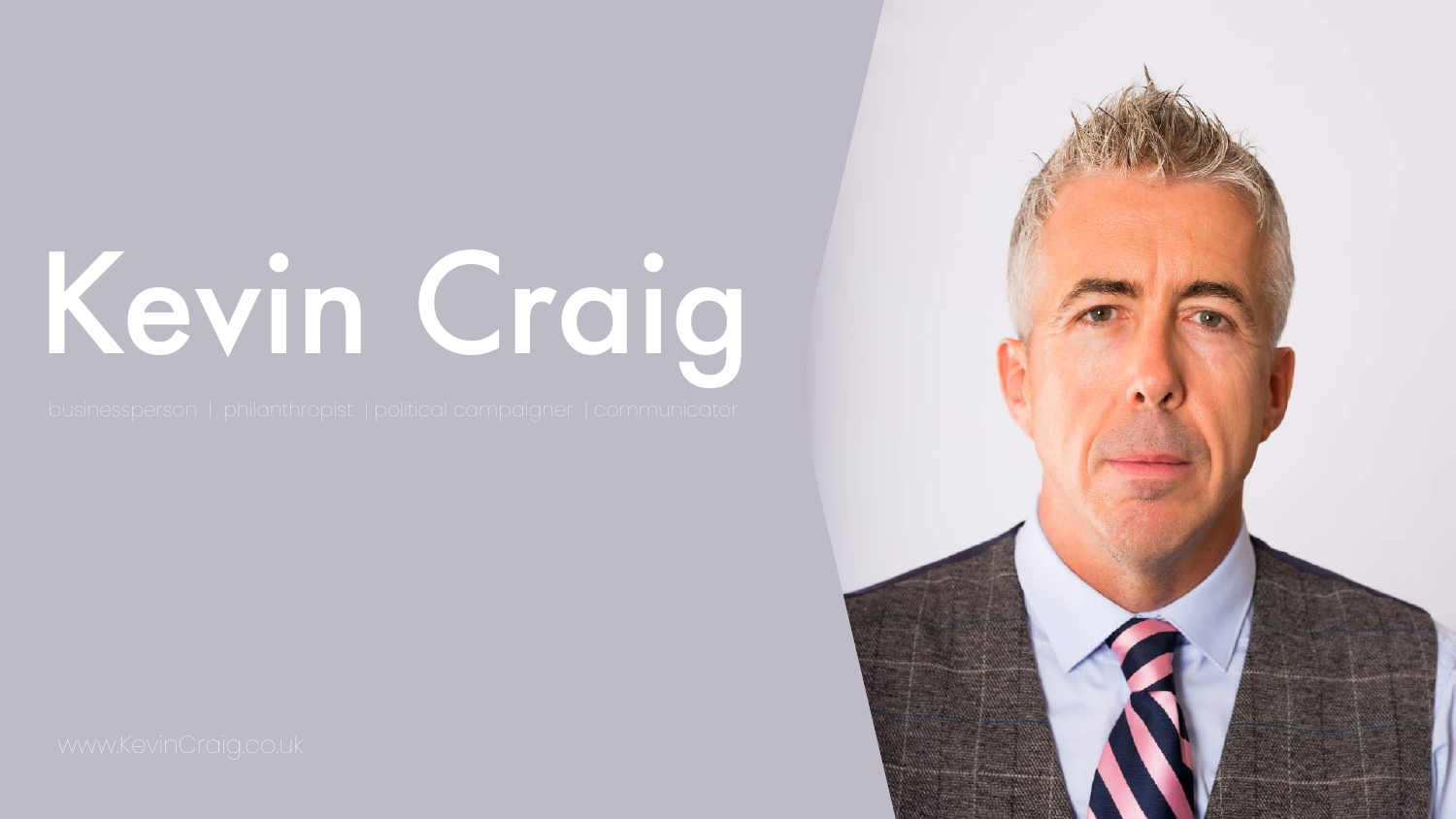

# ABOUT KEVIN

Kevin Craig is an accomplished business-person, philanthropist and political campaigner. Having been brought up by Irish immigrant parents on a south London council estate, Kevin went on to found PLMR, one of the country's most successful communications agencies. In addition to his ongoing role at PLMR, he is also an investor and shareholder in innovative start-ups, as well as currently being a non-executive director for AIM-listed tech business, Eleco PLC and Director at ATR Investments. He is a proud early-stage Angel Investor in The Big Deal, owning 2.5% of the company that subsequently saw the biggest cash for equity investment in the history of BBC's Dragon's Den before being sold for over £12 million. From 2015 until 2021 he was a Non-Executive Director of the £40 million turnover Company Shop Group and then Community Shop, its social enterprise that uses surplus food to improve lives and tackle food waste.

Kevin has broad experience in politics, working at the Labour Party National HQ in the 2001 General Election, standing for Parliament in 2005 and making significant political donations, including prior to the 2017 General Election as one of the largest personal donors to the Labour Party at that time. Kevin also financially supported the campaign for Britain to remain in the EU and for Scotland to remain as part of the UK.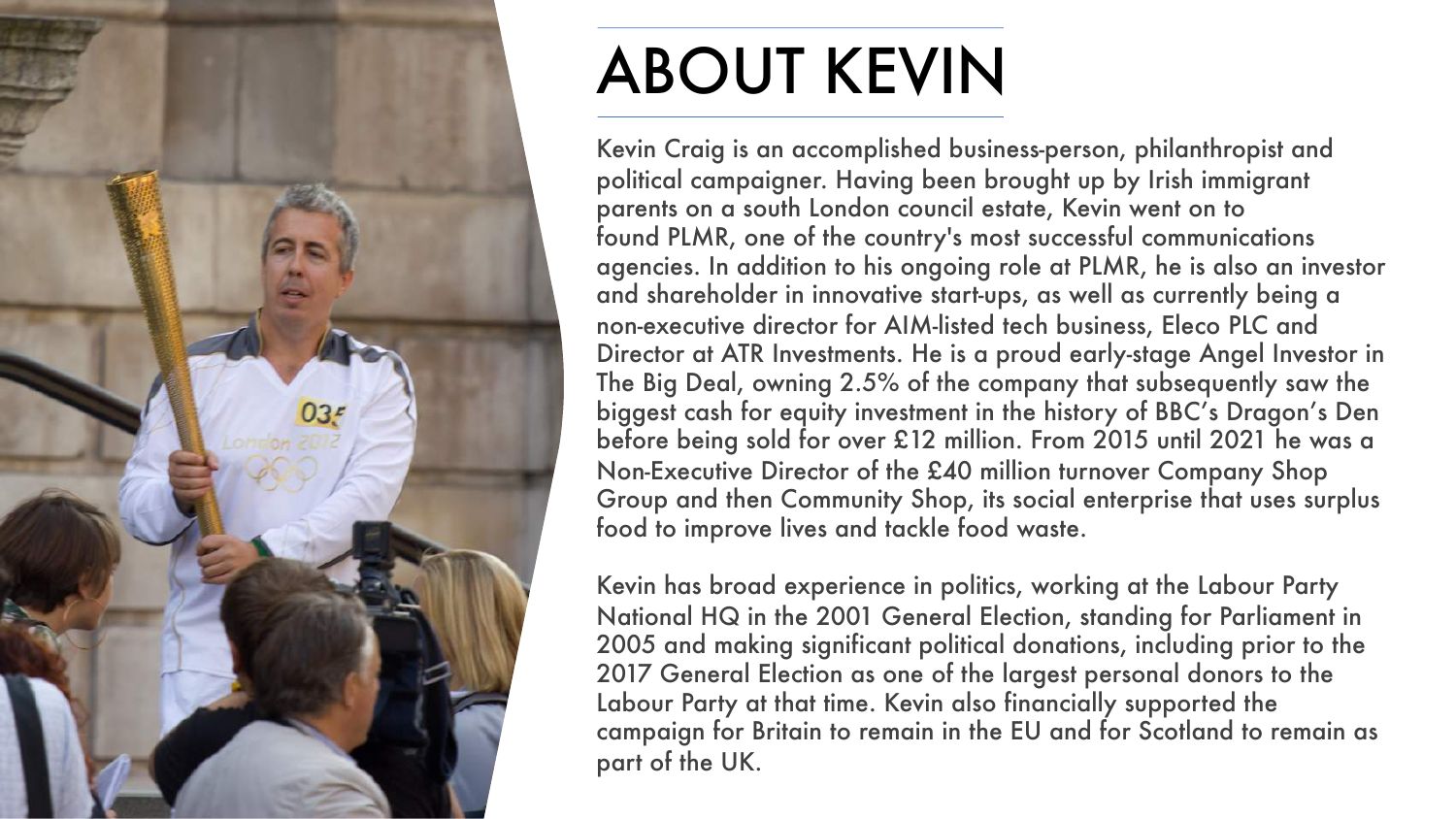

RE YOUR STORIES USING #PassOnPlastic

**KEVIN CRAIG** 

#### AREAS OF EXPERTISE



reputation and crisis management

business and entrepreneurship

social mobility



politics & global affairs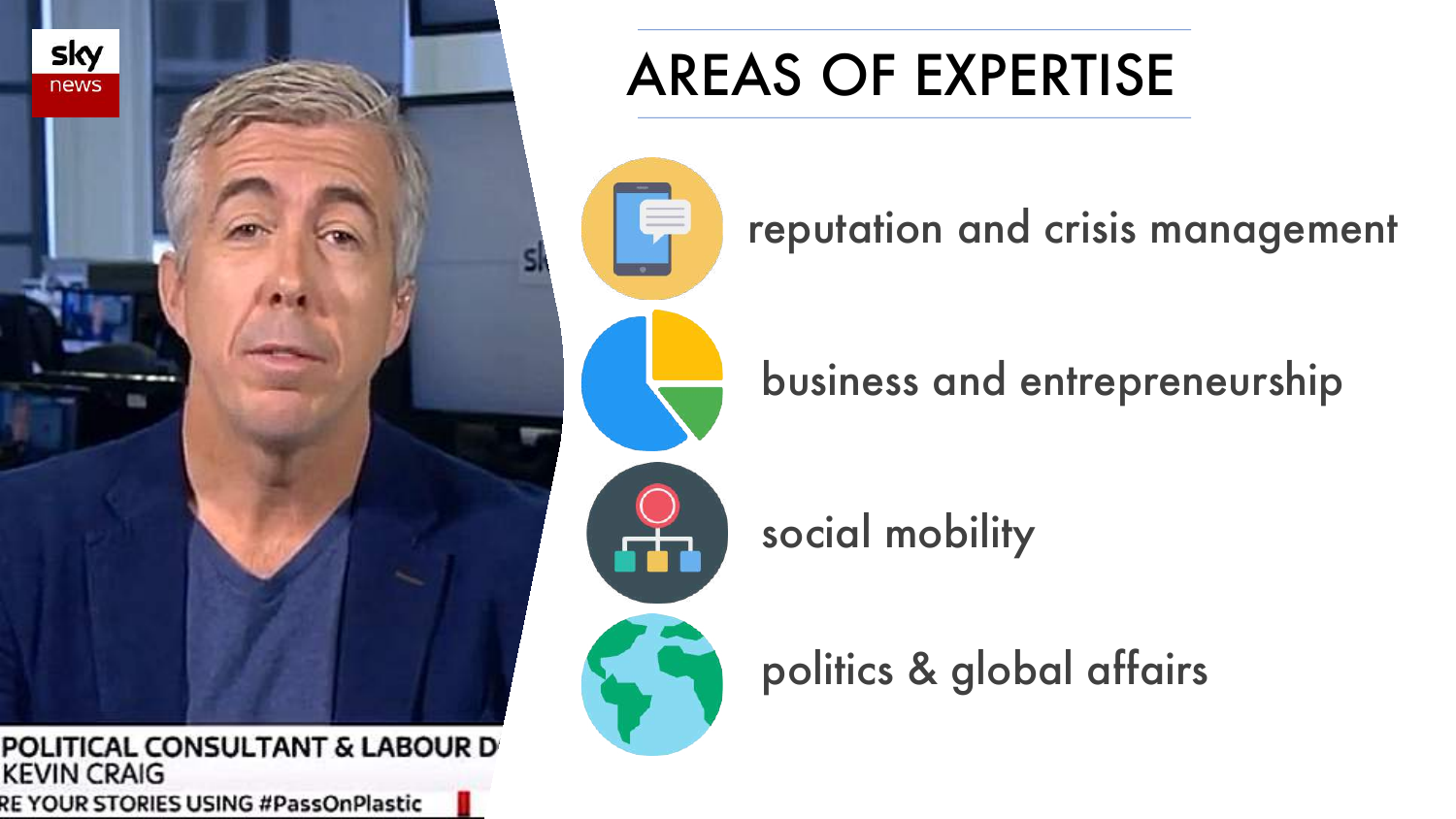#### RECENT MEDIA APPEARANCES



## **EveningStandard.**

#### Kevin Craig: Hesitant PM sidelined as **Trump took centre stage**

Have your say **Twitter: @esviews** Email: esviews@standard.co.uk



 $\hat{\mathbf{m}}$  > Business

Lessons in how not to handle a social media crisis

**KEVIN CRAIG** Follow  $\sim$